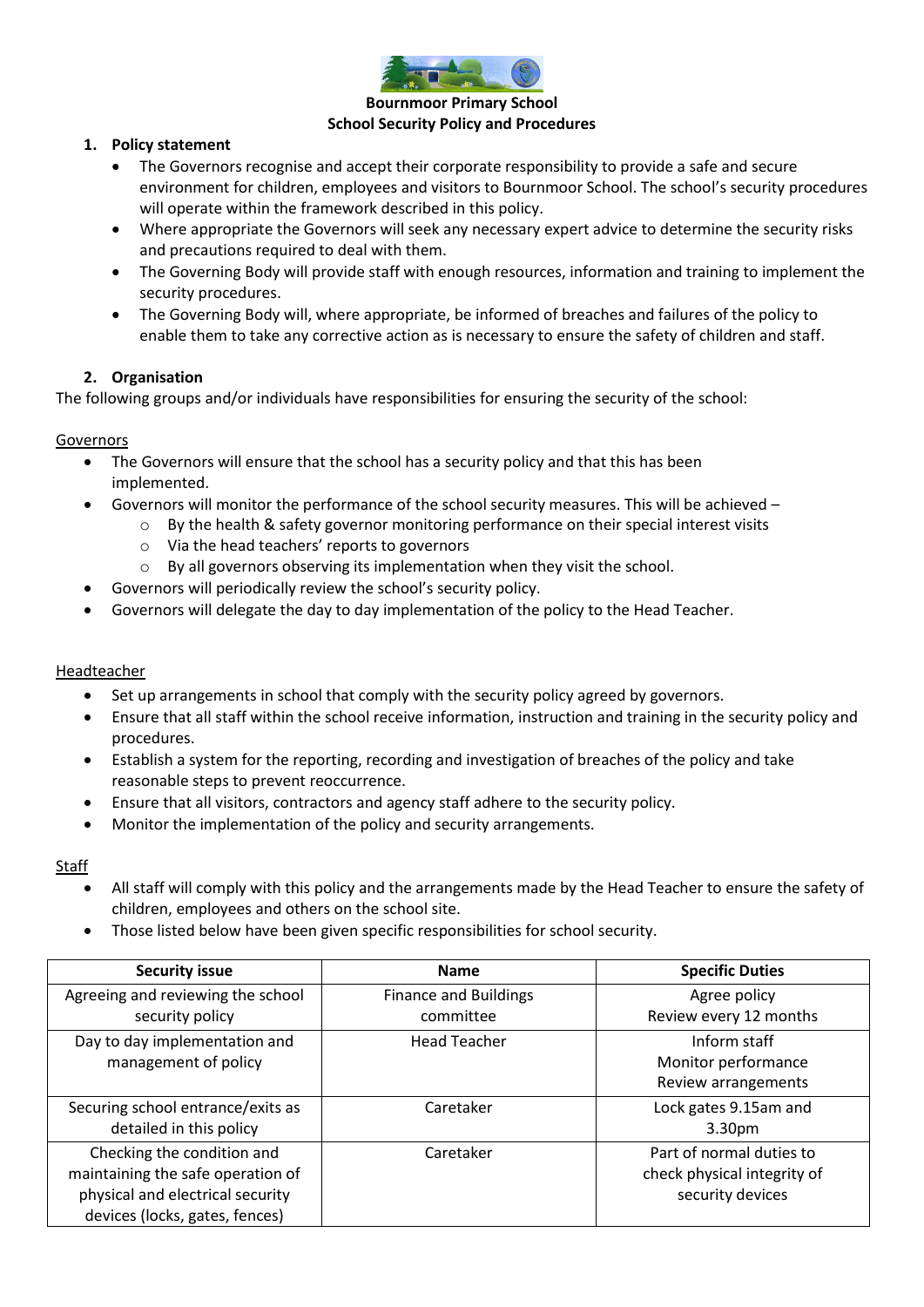| Control of visitors    | Admin staff                | Issue badges ensuring they<br>sign into visitors book                                             |
|------------------------|----------------------------|---------------------------------------------------------------------------------------------------|
| Control of contractors | Admin officer or Caretaker | Ensure they sign in and<br>issue badges                                                           |
| Security of money etc  | Admin staff                | Keep in locked filing cabinet<br>and bank regularly                                               |
| Security risk          | <b>Head Teacher</b>        | Assessment Review annually and<br>inform governors of findings to use<br>as part of policy review |

# Children

- Children will be encouraged to exercise personal responsibility for the security of themselves and others.
- Children will cooperate with the arrangements made for the security of the school. Breaches of the school security arrangements are a breach of the school's Behaviour Policy.

# **3. Arrangements**

The school has agreed the following arrangements to ensure the safety and security of staff, pupils and other persons using the school premises:

# **Information and Communication**

All staff must be aware of the school's security procedures, especially staff that have been given a specific role to play. All staff induction will include the school's security policy and will be recorded on the employees training profiles. Records of which are kept in the school's Risk Register. These arrangements will be communicated to all third parties that use the premises and grounds. All will be expected to comply with the school's security arrangements as a condition of sharing use of the building. Parents will be informed about the school security arrangements and any part they are expected to play for example when visiting the school or at handover times.

# **Controlled access and egress during the school day**

Controlled access is a combination of measures to ensure that unauthorised visitors do not present an unacceptable risk to pupils or staff. The extent of physical controls, such as fences, has been decided by a robust risk assessment of the likelihood of visitors presenting a risk and the reasonableness of the control measures needed to reduce this risk. Bournmoor Primary school has, through risk assessment, balanced the need to remain a welcoming environment to the community and safeguarding pupils.

# **Buildings**

The school will take all reasonable efforts to restrict access to the building to prevent unauthorised access to children and ensure the personal safety of staff.

The access control procedures for the building are –

- o The main building has a porch access entrance to visitors and parents via reception desk. Only authorised visitors allowed access via ringing bell on wall outside.
- o All doors except main entrance cannot be opened from the outside.

# **Grounds**

The following parts of the school have been secured by means of physical restrictions, such as fencing.

- Rear playground mixture of hawthorn hedge and 6ft fence
- Main field has 6ft fence preventing visitors accessing the area
- The 6ft fence prevents children accessing the car park

The access arrangements for the grounds are –

• School field – access to school field for PE – always under control of staff and within school fence. Staff would professionally challenge any person not wearing a school visitor badge.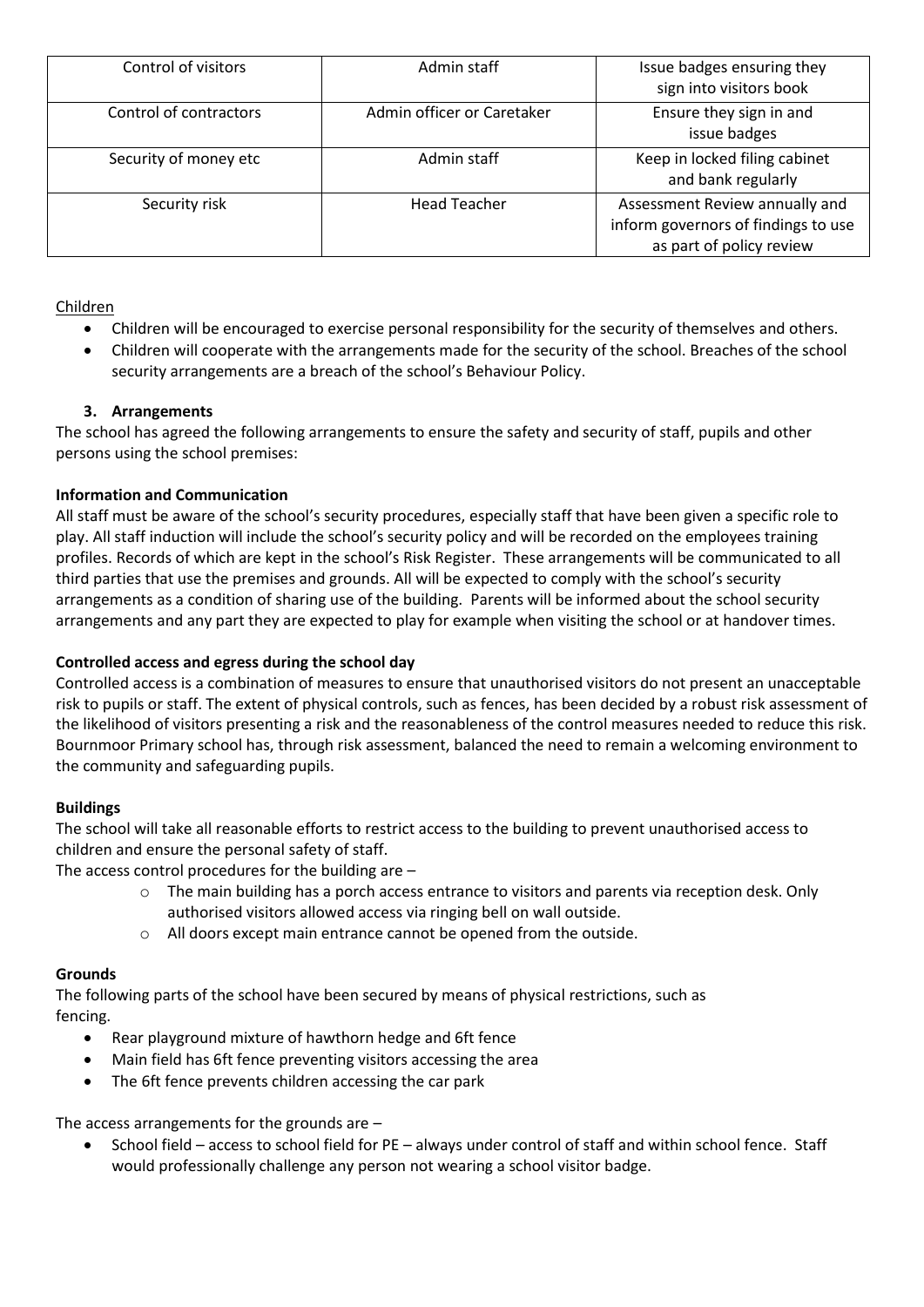Lunchtime -

• children use school field that has a metal fence preventing access from the authorised entrance. Pupils are always under control of staff and staff would professionally challenge any person not wearing a school visitor badge.

Playground –

is secured by hawthorn hedge and 6ft fence on 3 sides. This area is only used under staff supervision at break and lunch and staff will challenge visitors.

# **Early Years Outside Areas**

As pupils require access to the outside areas at all times the governors have ensured that a secure outside area has been provided that has a suitable perimeter fence which is 6ft high. This has fixings that prevent an Early Years pupil opening the gate to exit this area without adult supervision. Where this area is adjacent to where members of the public have unsupervised access consideration has been given to improved fencing where required. The extent of fences will be decided by risk assessment.

# **Control of Visitors**

The control of visitors is a fundamental part of our school's security policy for the safeguarding of both people and property.

Our policy is that  $-$ 

- All visitors report to the reception desk on arrival.
- All visitors are issued with a badge to be worn at all times. This includes parents, helpers, contractors, LA staff and any other person that is not school staff.
- Any person on site without a badge will be asked to accompany a member of staff to the reception area or asked to leave the site.
- Any refusal will be reported immediately to the Head Teacher. Any aggression will be reported to the police.
- Visitors will not remove any items of school property without the express permission of school staff.
- For their own safety any authorised visitors will be given appropriate information on the school's health & safety procedures such as parking, fire safety and first aid.

# **Supervision of pupils**

The school's overall safeguarding strategy requires that at times the security of pupils is achieved by competent supervision by authorised school staff.

# **Locations where supervision is part of our safeguarding procedures –**

• Playground - is secured by hawthorn hedge and 6ft fence. This area is only used under staff supervision at break and lunch and staff will challenge visitors.

# **Times of the day when supervision is part of our safeguarding procedures –**

- Start of school day as all the gates are open to allow access the playground is supervised 8.50am to 9.00am. Parents have been informed of these arrangements and that supervision does not start till 8.50am.
- Lunchtime –supervisory assistants ensure younger pupils move around school within an access-controlled area safely.

Our security arrangements also include the handover arrangements for the start and end of the school day: **Drop off procedures** –

- · Children enter the school yard between 8.50 am and 9am.
- · A member of staff supervises
- · Parents / carers of EYFS and KS1 children stay with their children until 9am
- · Teachers collect children from the yard.

# **Wet / Inclement Weather** –

- · Children will be admitted in to the porches at 8.50 am
- · A member of staff will supervise each porch
- · Children will be required to sit down in the porch until 9 am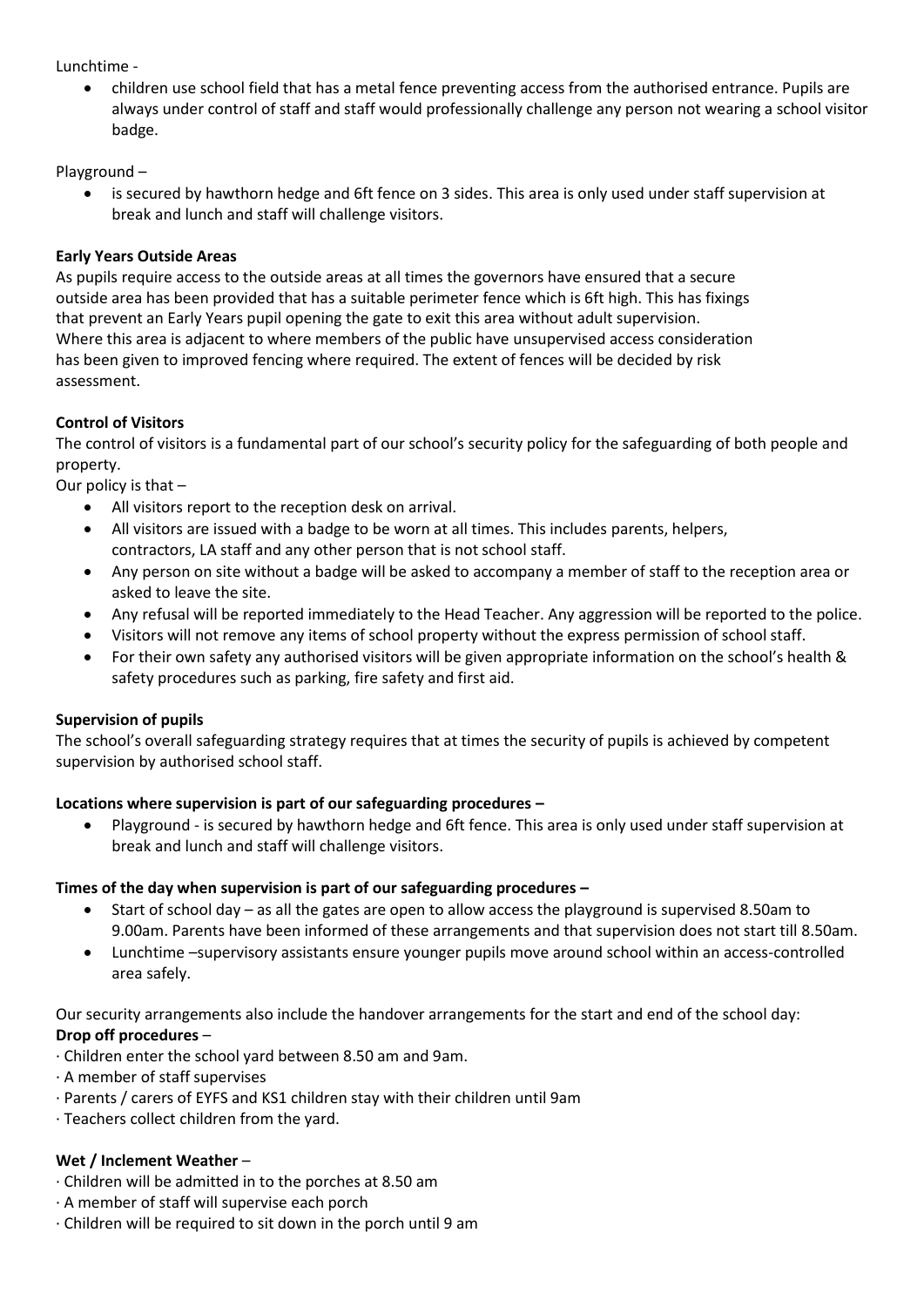## **Collection procedures** –

- Parents are allowed access to the yard from 3.05 pm
- Staff hand over Nursery, EYFS pupils and Year 1 and Year 2 from the KS1 gate
- All EYFS/KS1 children are handed over to a parent / carer
- Parents must inform the school of all adults who have permission to collect EYFS/KS1
- KS2 children are dismissed from their classrooms at 3.15 and are again released to a parent/carer who is on the data collection sheet.
- Only pupils in Year 6 (with signed authorisation from home) are allowed to walk home.
- Lists detailing who pupils can go home with are reviewed each year and maintained with up to date contacts when parents make any changes. All changes are made in writing.
- If pupils expect to be collected and there is no one there, they must remain with the member of staff/come back and tell a member of staff who will phone their parents.
- In an emergency, children will be taken to reception (or wait outside with a member of staff) and staff will contact parents / emergency contacts.
- Children going home for dinner are collected at Office and return in time for pm registration.
- Parents/carers sign children out/in.

## After school clubs

- Children must be collected by an **adult** from the **main office**
- Member of staff will see children off premises.

Parents not arriving for child.

- List of phone numbers available in office. Member of staff will contact parent / carer.
- Child will be taken to the office.

## **Cooperation with third parties, extended services and community groups**

Our school security arrangements have taken in to account any other third parties that use the school building or grounds. In most circumstances the arrangements for the school in general will be equally applicable for the third parties involved. Below are the additional security measures that apply to the groups listed.

**Taylor Shaw - Kitchen -** Access via separate entrance. Locked and unlocked by unit Manager (Cook) at 8am closed at approximately 2pm. Access into locked school by unit manager when kitchen not in use via electronic roller shutter. If school needs use, the caretaker will lock and unlock on request.

**Bournmoor Nursery –** Nursery Staff supervise access to school via the infant porch at 9am when doors open to received KS1 children. Collection/drop off of nursery children at lunchtime is via the Early Years gate. To prevent parents waiting in inclement weather staff also can use the main reception area.

### **Supervision of contractors**

Contractors and maintenance personnel will not always have been DBS checked as they should not have unsupervised access to children. They will therefore be controlled as follows –

- All will be given school badges and be expected to wear them.
- They will only park where authorised to do so.
- Will only carry out work agreed at the start of the contract and at the times agreed.
- Will be supervised at all times by school staff. This does not mean watched continuously but in a way proportionate to their location and proximity to unsupervised children.

### **Lone Workers**

Our school has Lone Working Risk Assessments for staff where there is a security risk due to the need to work alone.

### **Physical security measures**

The governing body has considered the need to use physical measures such as fencing to ensure the safety of staff and pupils. The governors will review the provision of physical security measures on a regular basis in the form of a security risk assessment.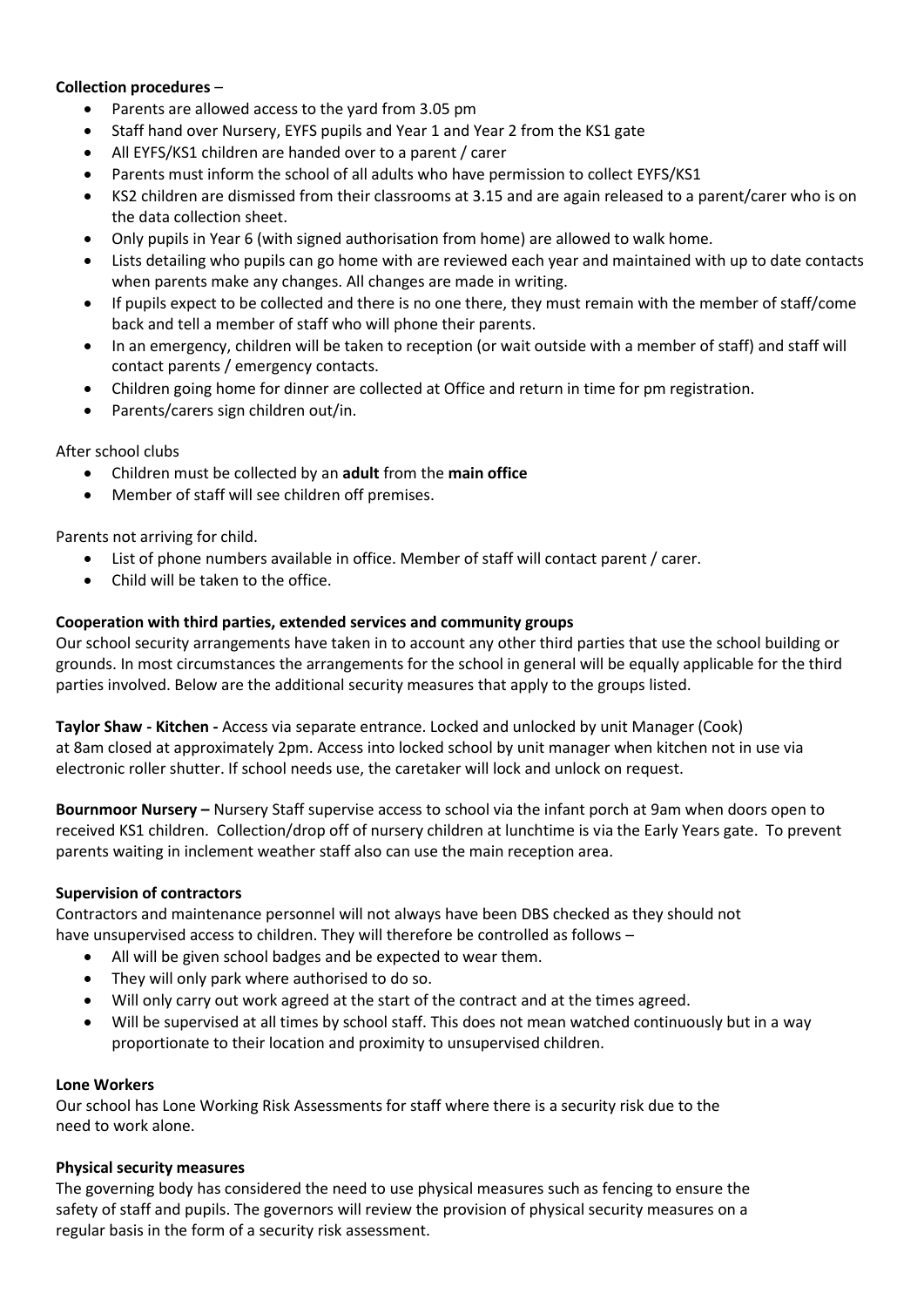The risk assessment will take in to account –

- The location and layout of the school
- Past incidents related to security
- The performance of other security measures already in place or that could be implemented.
- The cost of physical security improvements and the availability of funding.
- Where justified by consideration of the risk governors will ensure that physical security measures are installed. Where physical controls are not justified the governing body will ensure that other controls are implemented by the school to ensure the safety of staff and pupils.
- Where electronic controls are installed, for example alarm systems, they will be maintained as recommended by the manufacturer.

## **Locking arrangements.**

At different times of the day the school security arrangements require the locking of various entrances and exits as detailed below.

- Main gate Unlocked by the caretaker at 7.00am and locked again at end of school day. They remain locked all night and at weekend.
- Side pedestrian gate –unlocked by the caretaker 8.45am
- Rear pedestrian gate Only unlocked by the caretaker 8:50am to 9:15am and 3:05pm to 3:30pm.
- They remain locked all night and at weekend.
- Main Building All entrances closed at 9.00am and only opened at break and lunchtimes to allow access and egress to playgrounds.
- Infant Porch door remains closed after children have exited and is opened when children return with teacher.
- Junior Porch door, which is usable from yard, remains open throughout playtime to enable free access to toilets and water fountain.
- Infant and Junior porch doors closed by staff at 9:00am

## **Cash Handling**

- Schools should avoid keeping cash on the premises wherever possible. Safes should be used and kept locked.
- We are a 'cashless school' and parents use the Parent Pay system to pay on-line. Office staff are available to support parents to access this system.
- Staff to avoid handling cash in visible areas, any money requiring banking is done using our cash handling contractors, LOOMIS.

### **Valuable equipment**

- All items above the value of £100 will be recorded in the school stock book.
- Items of valuable portable equipment with a value above £250 will not be left unattended in rooms where there is public access. In such locations the room will be locked when it is vacated.
- Wherever possible valuable items will also not be left where visible from outside.
- The security risk assessment will take in to account the location and security arrangements for high value equipment, for example ICT equipment.

# **Personal Property**

Personal property will remain the responsibility of its owner. This includes both staff and pupil personal property. Both are discouraged from bringing to school any valuable personal property. Lost property should be handed to the school office where it will be kept for 6 months before disposal.

# **Medicines**

There are occasions when pupils may be prescribed treatment where medicines are needed during school time. Parents will provide such medicines in suitable and labelled containers. These containers will be locked in the school's medicine cabinet in staff room or kept in the fridge. The key is available from Mrs Measor or Admin staff if required.

Arrangements for the administration of medicines are detailed in the medication in school policy.

### **Risk Assessment**

A security risk assessment will be completed annually by the Head Teacher. The findings will be used